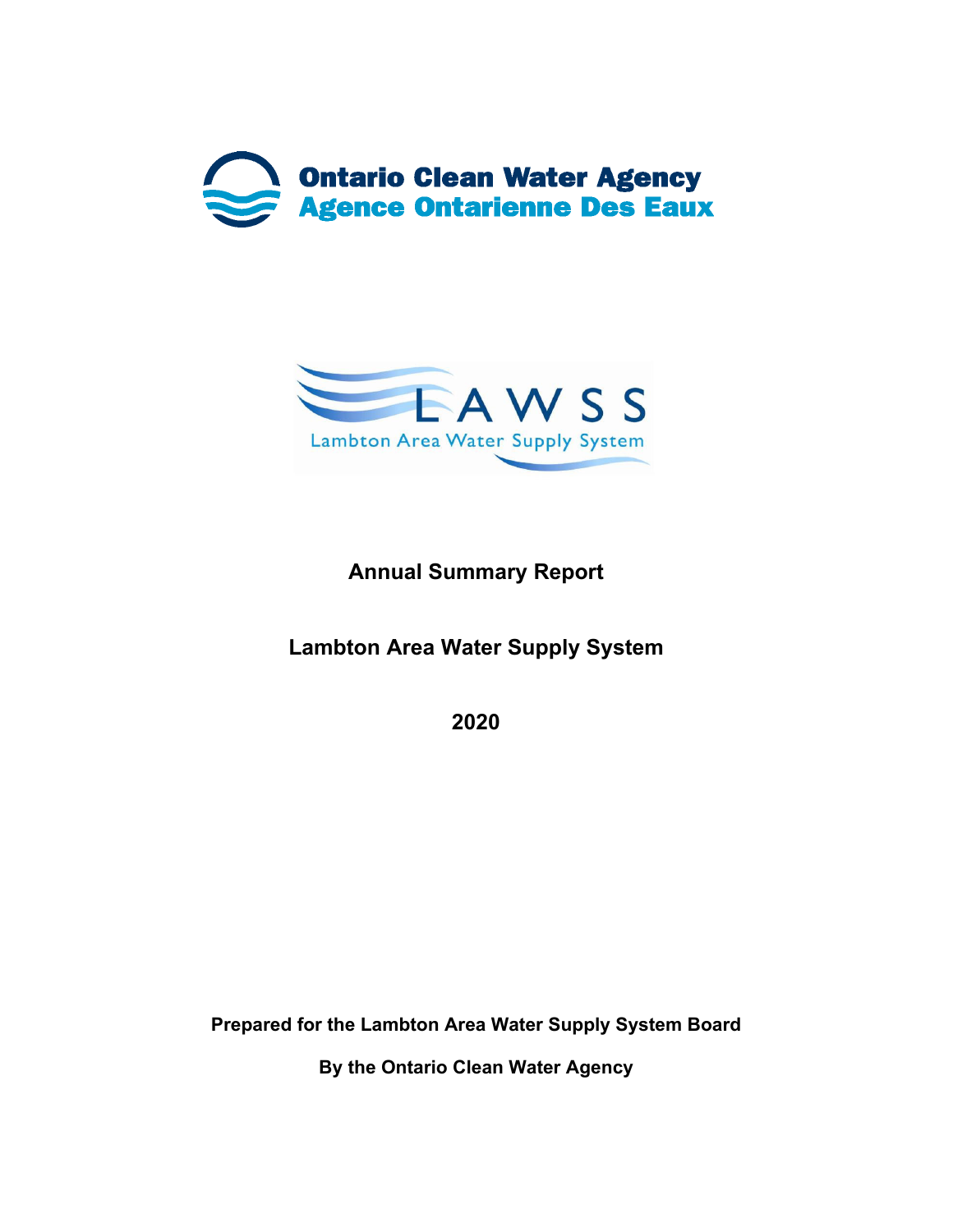# **TABLE OF CONTENTS**

| <b>Section</b><br><b>Number</b> | <b>CONTENTS</b>                                                                                                                                                                                                                               |                |  |  |  |  |
|---------------------------------|-----------------------------------------------------------------------------------------------------------------------------------------------------------------------------------------------------------------------------------------------|----------------|--|--|--|--|
|                                 | "Compliance with the Safe Drinking Water Act and<br>Regulation 170/03, the system's approval, drinking water<br>works permit, municipal drinking water licence and any<br>orders applicable to the system "<br><b>Statement of Compliance</b> | $\overline{2}$ |  |  |  |  |
|                                 |                                                                                                                                                                                                                                               |                |  |  |  |  |
| $\overline{2}$                  | "Non-Compliance with the Safe Drinking Water Act and<br>Regulation 170/03, the system's approval, drinking water<br>works permit, municipal drinking water licence and any<br>orders applicable to the system"                                | $\overline{2}$ |  |  |  |  |
|                                 | Details of the non-compliance issues as well as how and when<br>any non-compliance issues were corrected                                                                                                                                      |                |  |  |  |  |
|                                 |                                                                                                                                                                                                                                               |                |  |  |  |  |
| 3                               | "Assessment of the capability of the system to meet existing<br>and planned uses of the system"                                                                                                                                               | 3              |  |  |  |  |
|                                 | Summary and discussion of quantity of water supplied                                                                                                                                                                                          |                |  |  |  |  |
|                                 |                                                                                                                                                                                                                                               |                |  |  |  |  |
| <b>APPENDIX</b>                 |                                                                                                                                                                                                                                               |                |  |  |  |  |
| Appendix<br>A                   | Annual volume record of the Lambton Area Water Supply System<br>January 1, 2020 - December 31, 2020                                                                                                                                           | $4 - 5$        |  |  |  |  |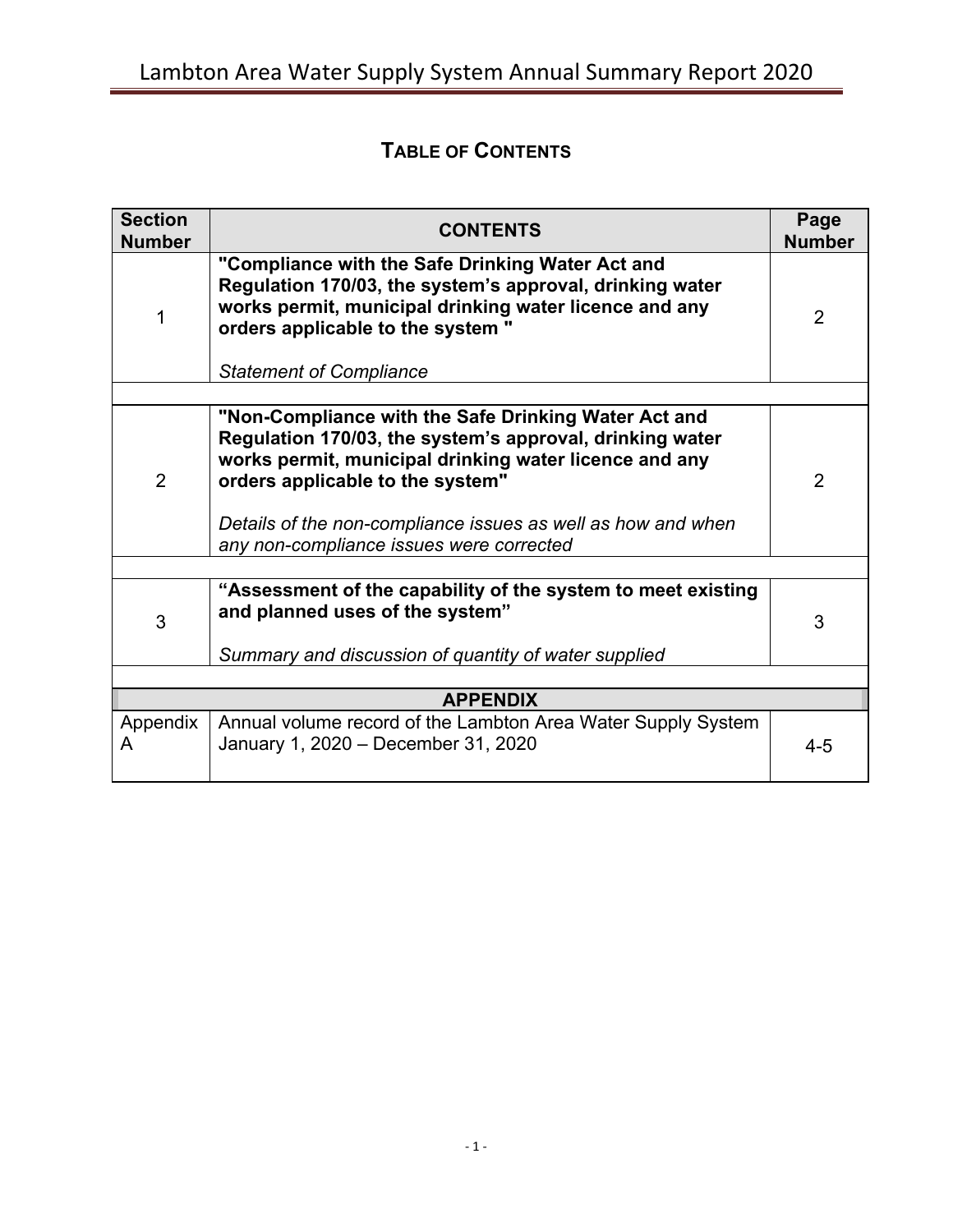#### **SECTION 1**

#### *Statement of Compliance*

This report is a summary of water quality information for the Lambton Area Water Supply System and published in accordance with Schedule 22 of Ontario's Safe Drinking Water Act, Ontario Regulation 170/03 for the reporting period of January 1, 2020 to December 31, 2020. The Lambton Area Water Supply System is categorized as a Large Municipal Residential Drinking Water System.

This report was prepared by the Ontario Clean Water Agency on behalf of the Lambton Area Water Supply System Board.

The Lambton Area Water Supply System was operated and maintained in such a manner that the water supplied to the consumers serviced by the system satisfied all the requirements in the Safe Drinking Water Act, the Certificate of Approval and the Municipal Drinking Water Licence. There were two non-compliance issues reported.

#### **SECTION 2**

#### *Details of the non-compliance issues as well as how and when any noncompliance issues were corrected*

| <b>Incident</b> | <b>Parameter</b>       | <b>Result</b>     | Unit of        | <b>Corrective Action</b> | Notice of         |
|-----------------|------------------------|-------------------|----------------|--------------------------|-------------------|
| <b>Date</b>     |                        |                   | <b>Measure</b> |                          | <b>Resolution</b> |
| July 29, 2020   | Filter #2              | <b>Failure to</b> | <b>NTU</b>     | <b>Opened valve</b>      | July 29, 2020     |
|                 | <b>Turbidity Meter</b> | meet O. Reg       |                | allowing flow to         |                   |
|                 | no flow while          | 170 Schedule      |                | turbidity meter          |                   |
|                 | operating              | $6-5$             |                |                          |                   |
| Dec 1, 2020     | <b>Missed taking</b>   | <b>Failure to</b> | N/A            | N/A                      | N/A               |
|                 | weekly                 | meet O. Reg       |                |                          |                   |
|                 | bacteriological        | 170 Schedule      |                |                          |                   |
|                 | samples for raw        | $10-3$            |                |                          |                   |
|                 | and treated water      |                   |                |                          |                   |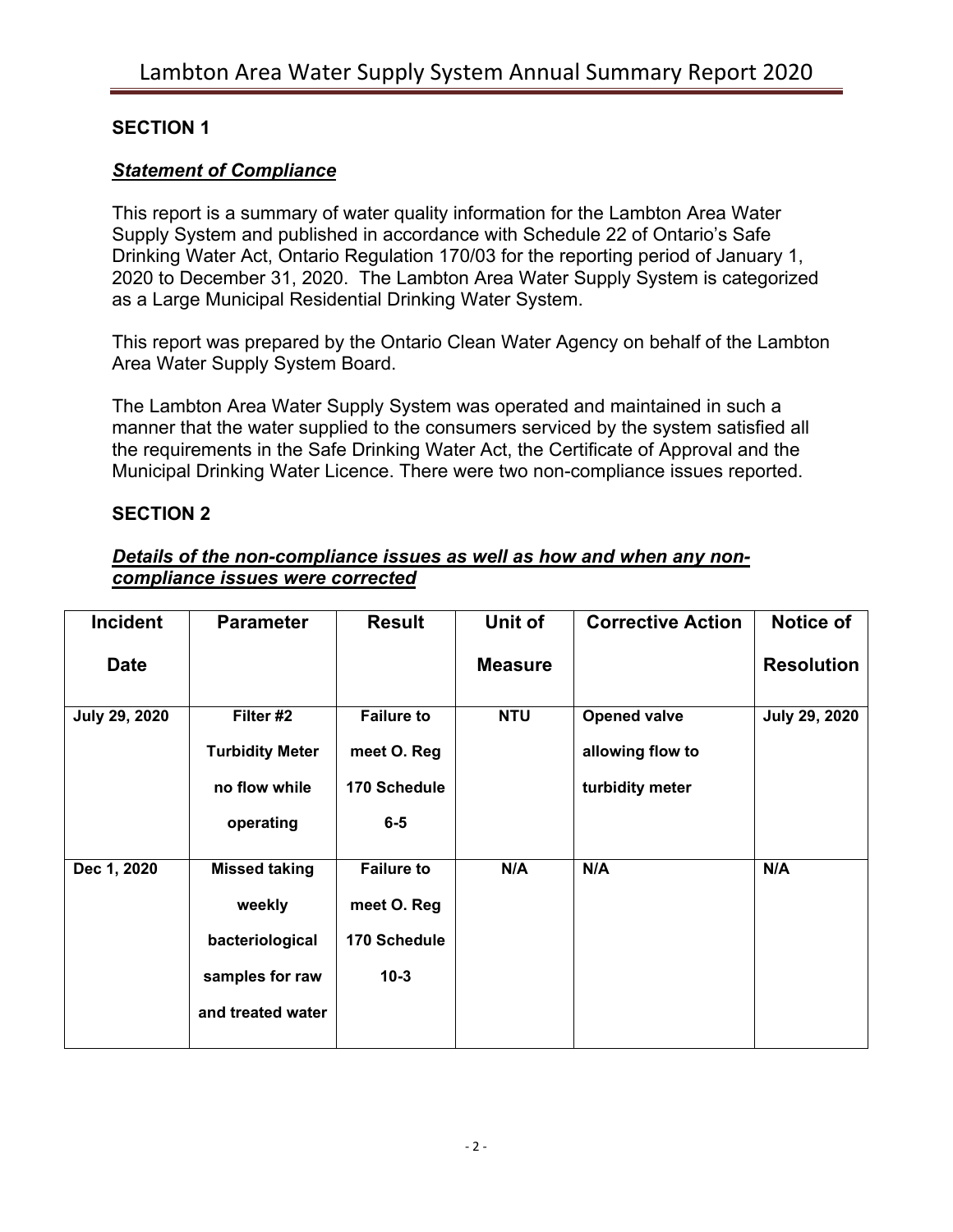## **SECTION 3**

#### *Summary and discussion of quantity of water supplied*

In accordance with Schedule 22-2 (3) *"the report must also include the following information for the purpose of enabling the owner of the system to assess the capability of the system to meet existing and planned uses of the system."*

- *1. A summary of the quantities and flow rates of the water supplied during the period covered by the report, including monthly average and maximum daily flows and daily instantaneous peak flow rate.*
- *2. A comparison of the summary referred to in paragraph 1 to the rated capacity and flow rates approved in the system's approval must be discussed.*

The rated capacity specified in the Municipal Drinking Water Licence (Licence Number: 020-101) for the Lambton Area Water Supply System is 181,844 m<sup>3</sup>/day. The maximum treated daily flow for the reporting period was  $97.657$  m $\frac{3}{\text{day}}$  on July 7, 2020. The rated capacity from the Municipal Drinking Water Licence was not exceeded.

The Permit to Take Water (Number 3657-7DJL86) states the maximum amount of water taken is 182,000,000 L/Day**.** The maximum amount of raw water taken in 2020 was 105,002,000 L on July 7, 2020. The Permit to Take Water limit was not exceeded.

Attached in Appendix A, are the average daily volume  $(m<sup>3</sup>)$ , the maximum daily volume  $(m<sup>3</sup>)$  and the peak daily flow rate (L/sec) for treated water and raw. Also noted is the % of Design Volume for each.

The quantity of water supplied during the reporting period did not exceed the rated capacity of this facility.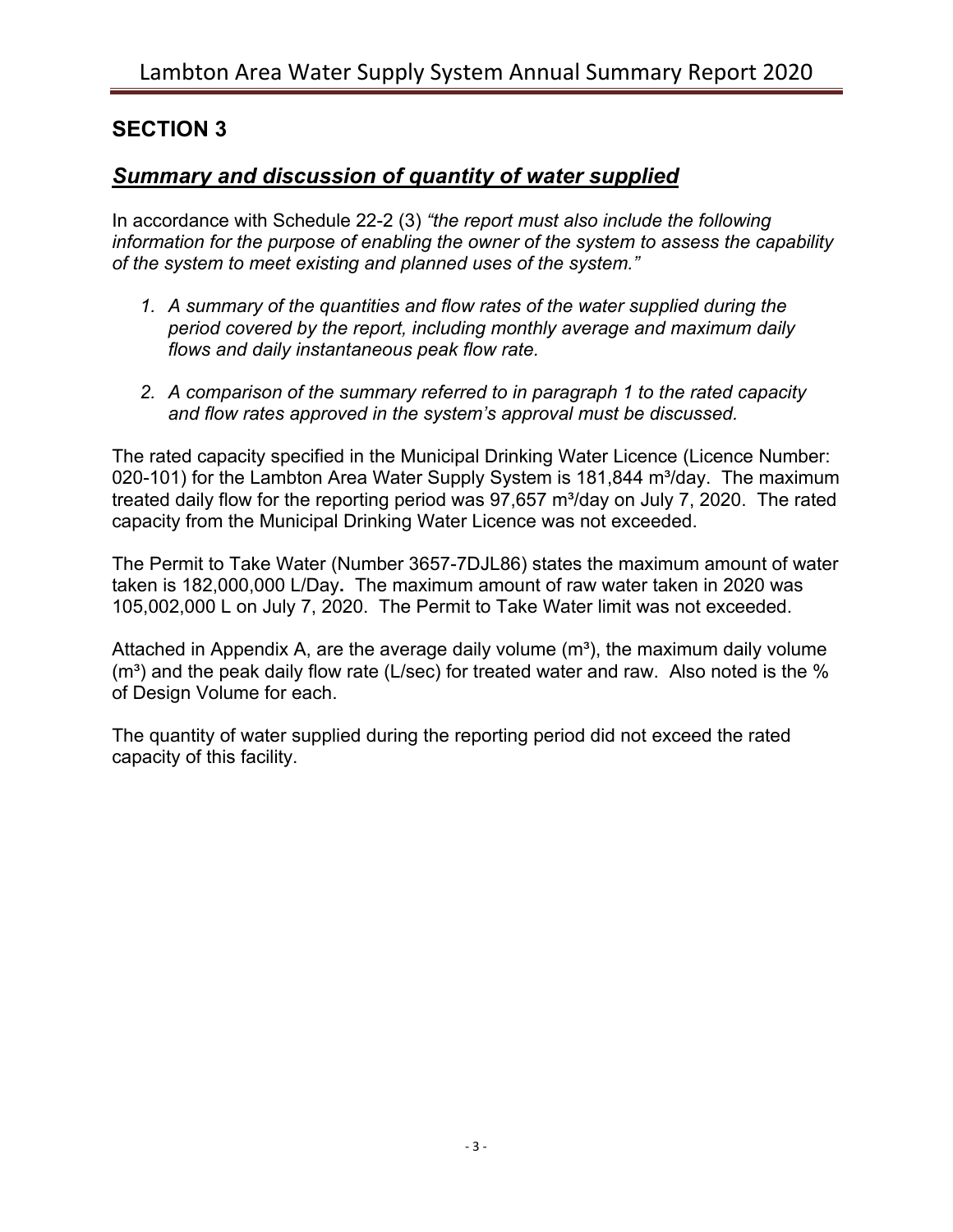## **Appendix A**

## **Lambton Area Water Supply System Annual Volume Record for 2020**

| <b>Month</b> | Average<br><b>Daily Volume</b><br>of Treated<br><b>Water</b><br>(m <sup>3</sup> ) | $%$ of<br><b>Design</b><br>Volume | <b>Maximum</b><br><b>Daily</b><br><b>Volume</b><br>(m <sup>3</sup> ) | $%$ of<br><b>Design</b><br><b>Volume</b> | <b>Peak</b><br><b>Daily</b><br>Rate<br>(L/sec) | $%$ of<br><b>Design</b><br><b>Rate of</b><br>2104<br>L/sec |
|--------------|-----------------------------------------------------------------------------------|-----------------------------------|----------------------------------------------------------------------|------------------------------------------|------------------------------------------------|------------------------------------------------------------|
| January      | 44815                                                                             | 24.6                              | 48147                                                                | 26.5                                     | 803.6                                          | 38.2                                                       |
| February     | 44079                                                                             | 24.2                              | 47888                                                                | 26.3                                     | 789.2                                          | 37.5                                                       |
| March        | 43484                                                                             | 23.9                              | 47433                                                                | 26.1                                     | 800.2                                          | 38.0                                                       |
| April        | 41676                                                                             | 22.9                              | 45327                                                                | 24.9                                     | 785.5                                          | 37.3                                                       |
| May          | 48894                                                                             | 26.9                              | 65796                                                                | 36.2                                     | 1085.2                                         | 51.6                                                       |
| June         | 63849                                                                             | 35.1                              | 79186                                                                | 43.5                                     | 1165.6                                         | 55.4                                                       |
| July         | 74405                                                                             | 40.9                              | 97657                                                                | 53.7                                     | 1466.7                                         | 69.7                                                       |
| August       | 64863                                                                             | 35.6                              | 81049                                                                | 44.6                                     | 1342.5                                         | 63.8                                                       |
| September    | 57551                                                                             | 31.6                              | 65979                                                                | 36.3                                     | 1021.9                                         | 48.6                                                       |
| October      | 48277                                                                             | 26.5                              | 59806                                                                | 32.9                                     | 999.4                                          | 47.5                                                       |
| November     | 45763                                                                             | 25.2                              | 51765                                                                | 28.5                                     | 788.8                                          | 37.5                                                       |
| December     | 43981                                                                             | 24.2                              | 49430                                                                | 27.2                                     | 784.5                                          | 37.3                                                       |

## Design Rated Capacity (Treated Flows): 181,844 m<sup>3</sup>/day